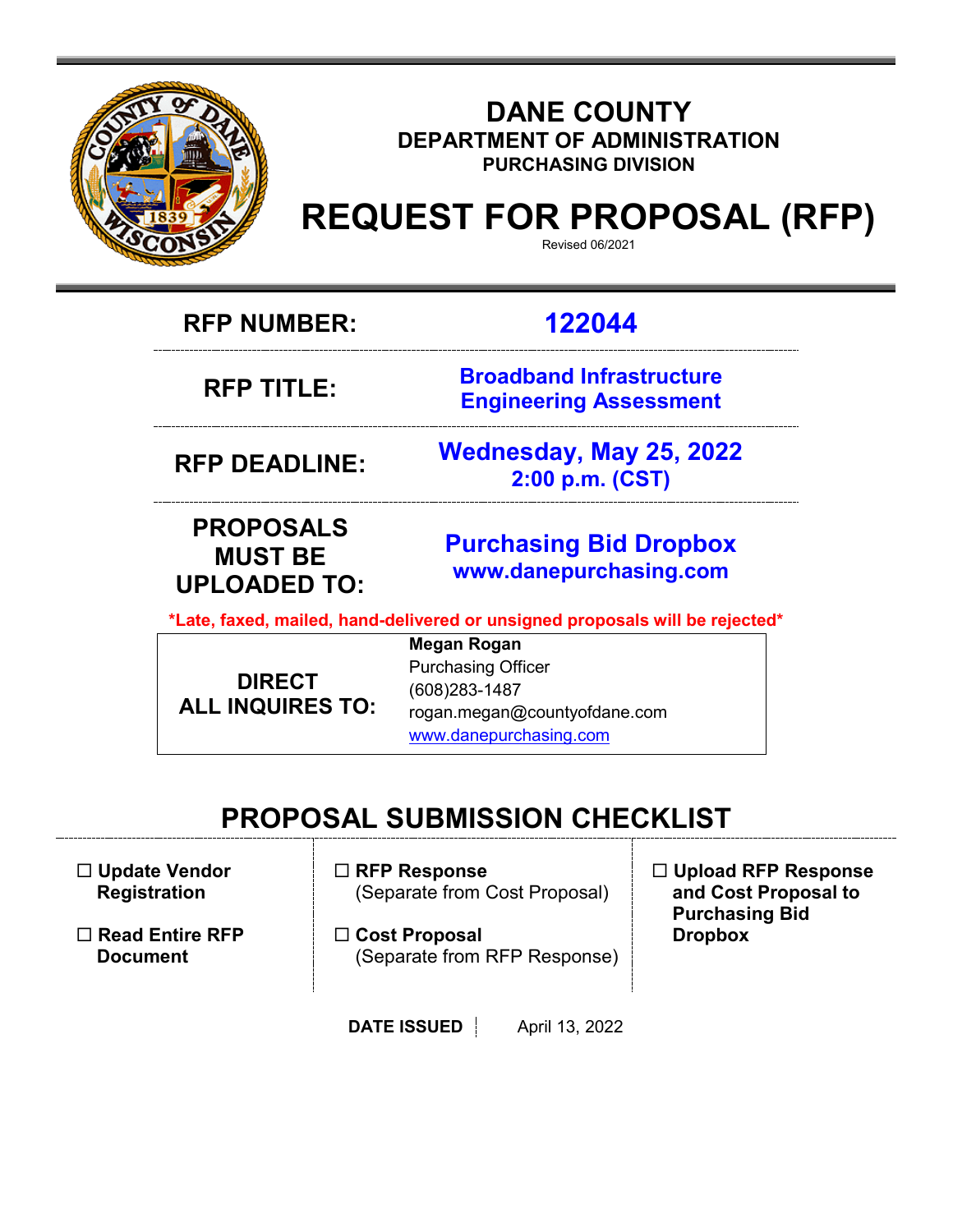### **Table of Contents**

# **1.0 RFP OVERVIEW**

- 1.1 Introduction<br>1.2 Clarification
- 1.2 Clarification of the Specifications<br>1.3 Vendor Conference
- **Vendor Conference**
- 1.4 Calendar of Events
- 
- 1.5 Evaluation Criteria<br>1.6 Submittal Instructio Submittal Instructions

#### **2.0 PROJECT OVERVIEW AND SCOPE OF SERVICES**

- 2.1 Definitions and Links
- 2.2 Scope of Services/Specification Overview

## **3.0 PROPOSAL PREPARATION REQUIREMENTS**

- 3.1 Attachment A Vendor Information<br>3.2 Table of Contents
- Table of Contents
- 3.3 Overview
- 3.4 Organizational Capabilities
- 3.5 Staff Qualifications<br>3.6 Project Plan
- Project Plan
- 3.7 Project Timeline
- 3.8 References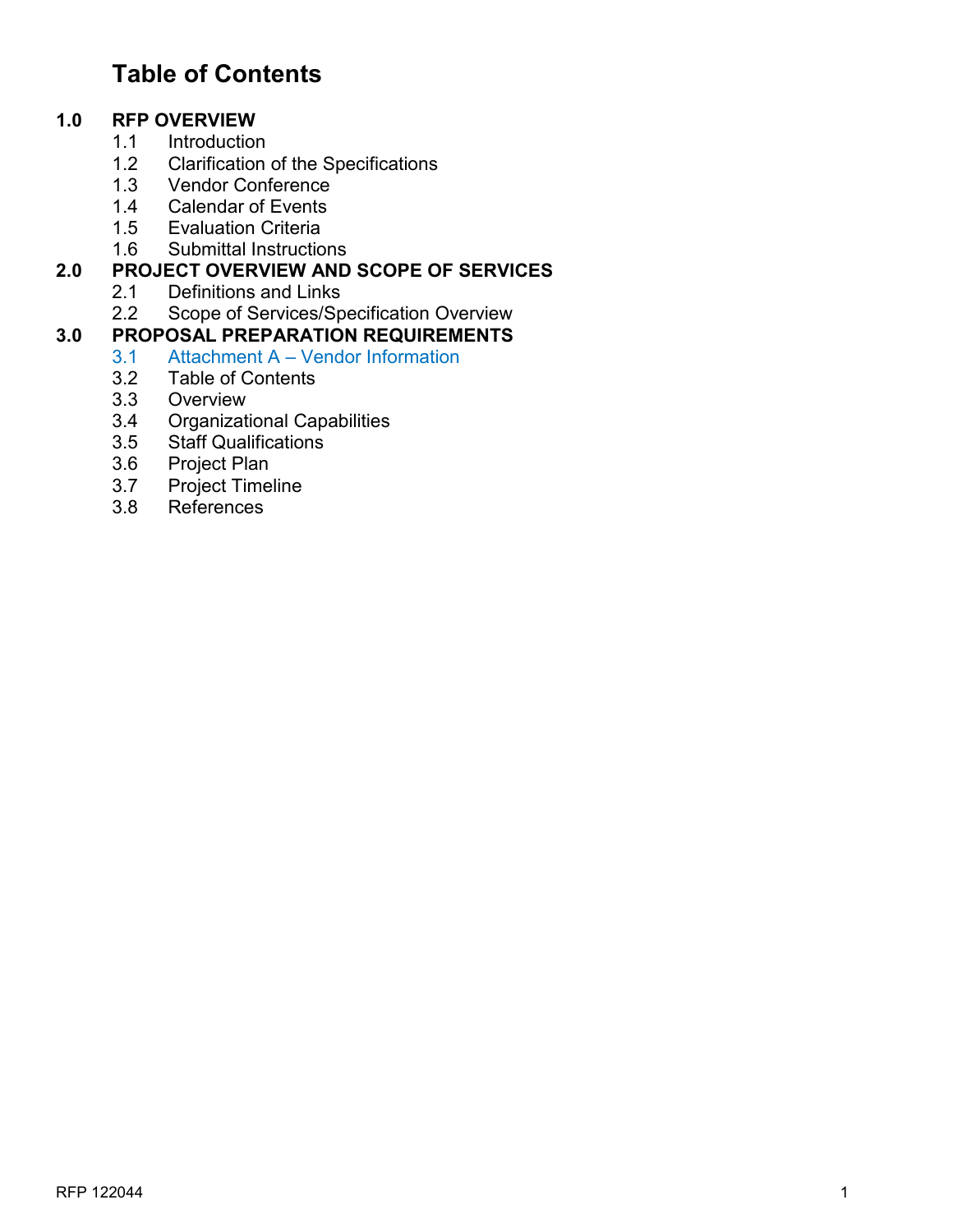#### **1.0 RFP OVERVIEW**

#### **1.1 Introduction**

The purpose of this document is to provide interested parties with information to enable them to prepare and submit a proposal according to the specifications set forth within this document.

The County intends to use the results of this process to award a contract or issue of purchase order for the product(s) and or services(s) stated.

**The Dane County Purchasing Division is the sole point of contact for questions and issues that may arise during the RFP process.**

#### **1.2 Clarification of the Specifications**

All inquiries concerning this RFP must be **emailed** to the **person indicated on the cover page** of the RFP Document.

Any questions concerning this RFP must be submitted in writing by e-mail on or before the stated date on the **Calendar of Events** (Section 1.4).

Proposers are expected to raise any questions, exceptions, or additions they have concerning the RFP document at this point in the RFP process. If a proposer discovers any significant ambiguity, error, conflict, discrepancy, omission, or other deficiency in this RFP, the proposer should immediately notify the contact person of such error and request modification or clarification of the RFP document.

Proposers are prohibited from communicating directly with any employee of Dane County, except as described herein. No County employee or representative other than those individuals listed as County contacts in this RFP is authorized to provide any information or respond to any question or inquiry concerning this RFP.

#### **1.3 Vendor Conference?**

There will not be a vendor conference.

#### **1.4 Calendar of Events**

Listed below are specific and estimated dates and times of actions related to this RFP. The actions with specific dates must be completed as indicated unless otherwise changed by the County. In the event that the County finds it necessary to change any of the specific dates and times in the calendar of events listed below, it will do so by issuing an addendum to this RFP and posting such addendum on the Dane County [website.](http://www.danepurchasing.com/) There may or may not be a formal notification issued for changes in the estimated dates and times.

| <b>DATE</b>      | <b>EVENT</b>                                         |
|------------------|------------------------------------------------------|
| April 13, 2022   | <b>RFP Issued</b>                                    |
| May 13, 2022     | Last day to submit written inquiries (2:00 p.m. CST) |
| May 16, 2022     | Addendums or supplements to the RFP posted on        |
|                  | the Purchasing Division website                      |
| May 25, 2022     | Proposals due (2:00 p.m. CST)                        |
| <b>June 2022</b> | Interviews (if needed)                               |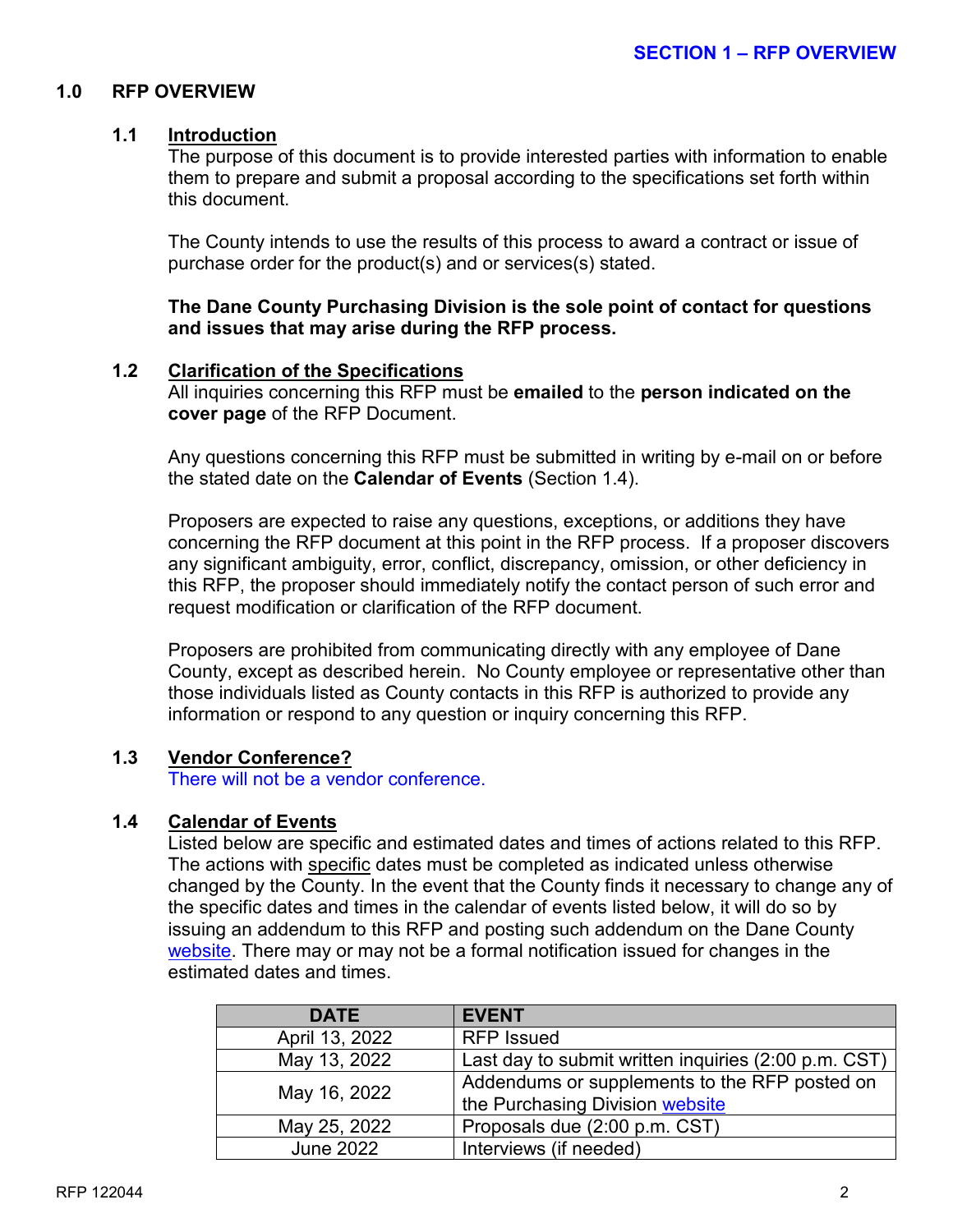| <b>June 2022</b> | Vendor Selection/Award |
|------------------|------------------------|
|------------------|------------------------|

#### **1.5 Evaluation Criteria**

The proposals will be scored using the following criteria:

| <b>Proposal Requirements</b>       |       | Percent |
|------------------------------------|-------|---------|
| <b>Organizational Capabilities</b> |       | 15%     |
| (Section 3.4)                      |       |         |
| <b>Staff Capabilities</b>          |       | 20%     |
| (Section 3.5)                      |       |         |
| <b>Project Plan</b>                |       | 45%     |
| (Section 3.6)                      |       |         |
| <b>Project Timeline</b>            |       | 10%     |
| (Section 3.7)                      |       |         |
| Cost                               |       | Percent |
| Cost                               |       | 10%     |
| (Section 5)                        |       |         |
|                                    | Total | 100%    |

#### **1.6 Submittal Instructions**

Proposals must be received in the Purchasing – Bid Dropbox located on the [www.danepurchasing.com](http://www.danepurchasing.com/) website no later than the date and time indicated within the RFP Deadline field on the RFP Cover Page or addenda. Late, faxed, mailed, handdelivered, or unsigned proposals will be rejected unless otherwise specified. Dane County is not liable for any cost incurred by proposers in replying to this RFP.

All proposals must be saved in PDF format unless otherwise specified within the RFP document and the file name shall include the RFP# and name of business submitting proposal.

Example of how to name the files: 120012 – Vendor Name – RFP Response 120012 – Vendor Name – Cost Proposal

To Submit a Proposal:

- 1. Go to [www.danepurchasing.com](http://www.danepurchasing.com/) and click on Purchasing Bid Dropbox or click on the Open RFP's and Bids page link.
- 2. Click on the Submit a Bid button within the green Purchasing Bid Dropbox.
- 3. Type in the Email, First Name, Last Name and Company information and click Continue.
- 4. Drag and drop the RFP files one at a time into the "Drag files here" box.
- 5. After all files have been placed into the "Drag files here" box, click on the blue Upload button.
	- a. The file upload status can be seen for each document uploaded.
	- b. After each document reaches 100%, it will say "Uploaded".
- 6. Confirm all files have been uploaded and then close out of the window.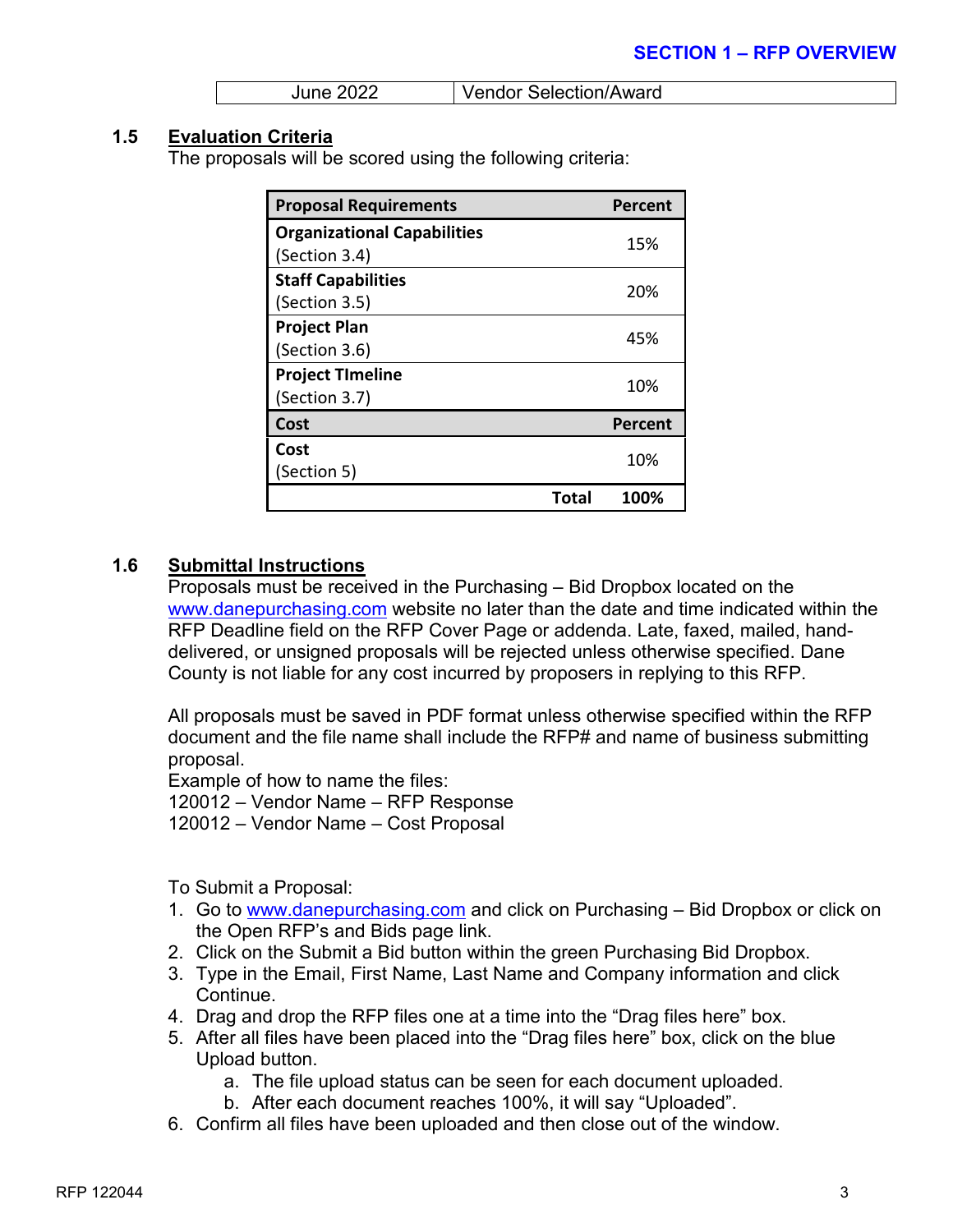#### **2.0 PROJECT OVERVIEW AND SCOPE OF SERVICES**

#### **2.1 Definitions and Links**

The following definitions and links are used throughout the RFP. **County:** Dane County **County Agency:** Department/Division utilizing the service or product. **Dane County Purchasing website:** [www.danepurchasing.com](http://www.danepurchasing.com/) **Fair Labor Practices websites:** [www.nlrb.gov](http://www.nlrb.gov/) and [http://werc.wi.gov](http://werc.wi.gov/) **Purchasing Proposer/Vendor/Firm/Contractor:** a company submitting a proposal in response to

this RFP.

#### **2.2 Scope of Services/Specification Overview**

#### **A. PROJECT OVERVIEW Introduction**

The Dane County Task Force is seeking a qualified consultant to conduct a broadband engineering assessment study and to serve as a broadband expansion coordinator who will support implementation of the study recommendations, primarily through helping Dane County communities with project development, grants and implementation.

#### **Broadband Engineering Assessment & Coordination Background**

Dane County, population 547,000, is made up of 71 individual municipalities (33 towns, 20 villages and 8 cities). Although it is the fastest growing county in the state, there are significant portions of the county that are underserved, often being rural portions of the county. Other reports that the Broadband Engineering Assessment Report acknowledges shall include the Dane County Broadband Survey conducted in 2022 by University of Wisconsin - River Falls, and the survey and speed testing conducted by the Madison Area Economic Partnership (MadRep).

#### **Purpose and Goals**

The broadband engineering assessment study will provide Dane County with the information needed to analyze, select and implement the best solutions to improve broadband across the entire county. The Dane County Broadband Taskforce has been addressing gaps in broadband service in Dane County and aims to support municipalities as they prepare to seek grants to develop a more robust broadband network that will ultimately improve service countywide.

#### **General Community Information**

Dane County is an expansive county located in southcentral Wisconsin. Covering 1,238 square miles, Dane County has an estimated 2020 population of 564,000. Roughly 84% of the population resides in the cities and village. The 3 largest cities are Madison (269,840), Sun Prairie (35,967) and Fitchburg (29,609). The City of Madison is the county seat and state capital.

#### **B. SCOPE OF SERVICES**

To further efforts to improve Broadband service countywide, Dane County is requesting proposals for a Broadband Infrastructure Engineering Assessment, as well as coordination services for local communities. The ultimate objective is to develop a comprehensive strategy that will provide reliable Broadband service up to 100 mbps to every residence and business in Dane County. This target aligns with ARPA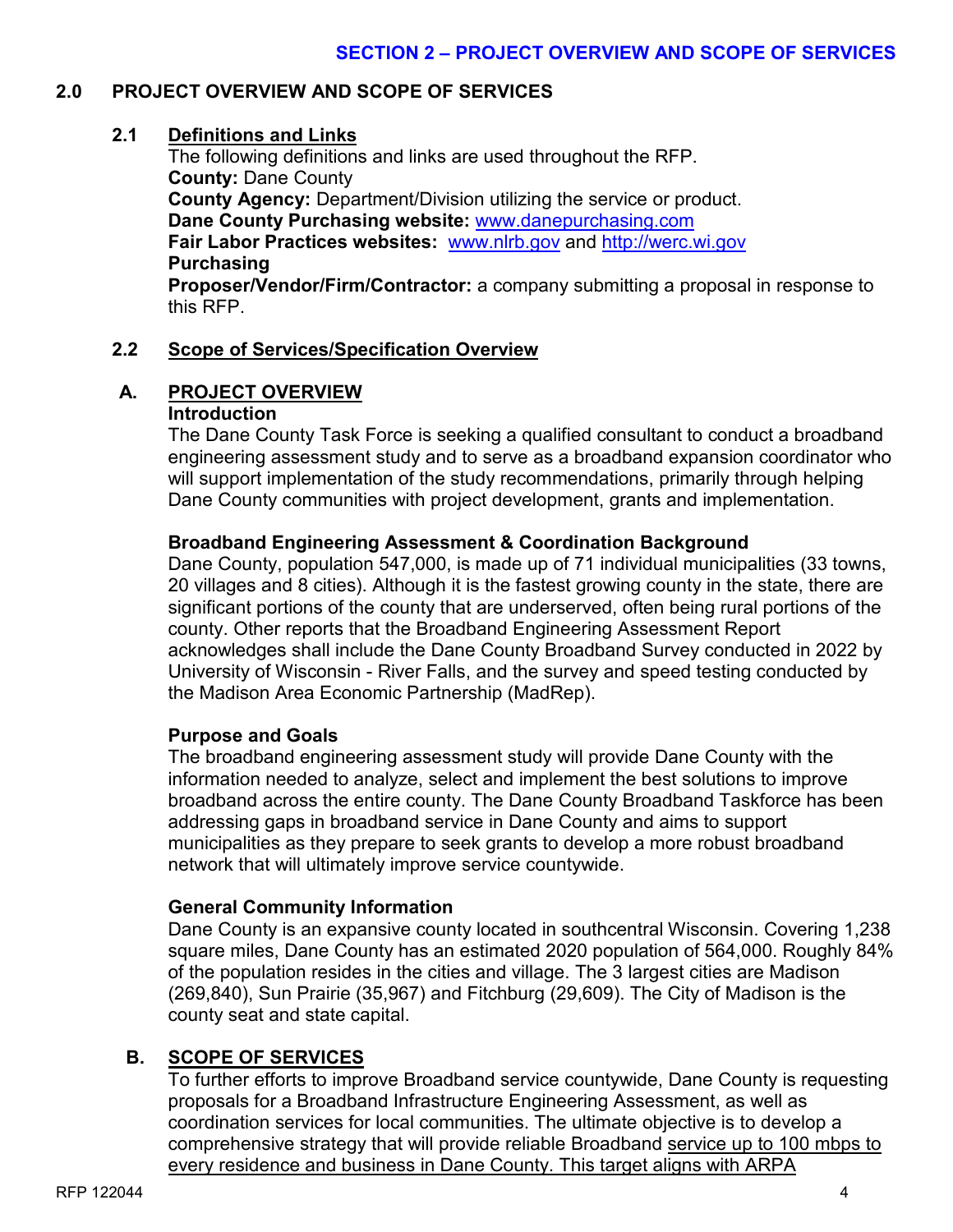#### **SECTION 2 – PROJECT OVERVIEW AND SCOPE OF SERVICES**

requirements. If technologies that are not scalable to 100 mbps or greater are used or recommended in order to provide an interim or transitional solution for the unserved, such technologies must be considered transitional only. Interim solutions may be necessary, but should only be recommended as transitional to a scalable final solution. The study should provide an understanding of what is currently available, show areas that the infrastructure is serving, capacity, and who owns the infrastructure; and identify voids or deficiencies in service.

#### **The following outlines the study and report requirements:**

#### **Section 1 – Current assessment**

Review of competitive environment:

- Complete an inventory of existing fiber networks and all other Broadband providers and services within the county, including ownership and availability for use by other network providers.
- Integrate results of the survey conducted for Dane County by UW-River Falls. The survey, which included speed testing, was conducted to identify gaps in service, including building a more accurate broadband service map.
- Map location of existing fiber and broadband-related electronics and available broadband speeds available by provider. This information should be provided in a format usable by the County GIS systems.

#### **Section 2 – Technology options**

- Options for services provision to include:
	- o Mix of technologies and phased build out plans with multiple platforms scalable to 100 Mbps and include wireless, fiber, ARMER, cell, and other towers/structures, cable, etc.
	- $\circ$  Options should include scenarios using what already exists within the County, with a minimum service level of (25/3, 100/100, Gb, symmetrical and asymmetrical options (county must choose)).
	- o Business models and pro forma to be analyzed to include but not be limited to:
		- Build on existing networks: Options to combine or collaborate with existing providers to provide middle and last mile coverage to the underserved and unserved, with special emphasis on leveraging Connect America Fund (CAF2) and other Federal agency dollars.
- Conduct pre-engineering study(s) at sufficient depth to estimate costs and approximate implementation timeframes for full network implementation. This evaluation should:
	- o Include an assessment of all available mainstream high-speed technologies either alone or in combination and include an assessment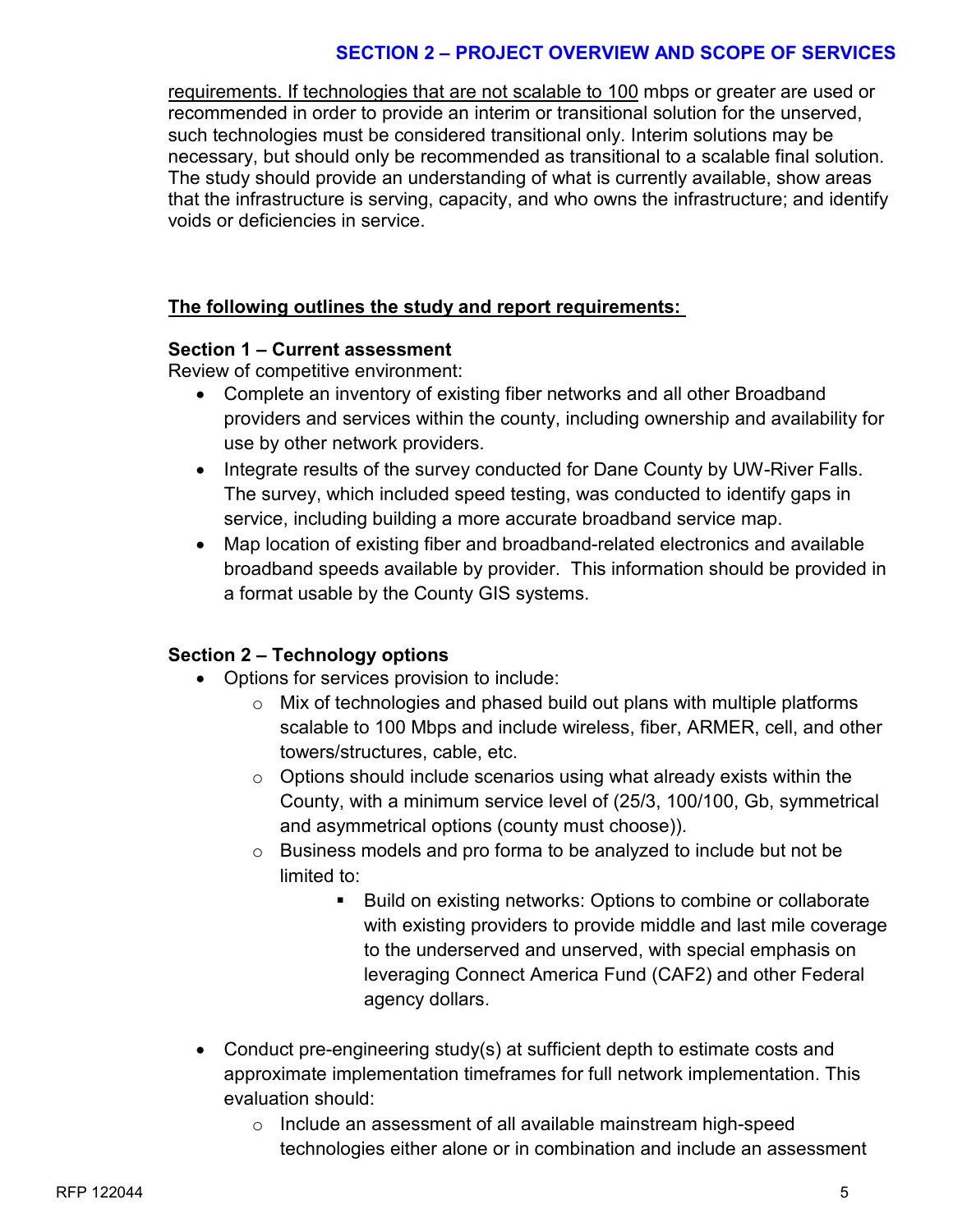#### **SECTION 2 – PROJECT OVERVIEW AND SCOPE OF SERVICES**

and consideration of both Fiber to the Premise (FTTP) and wireless technologies. All parts, materials, and service proposed must be currently available on the market and in continuing production (no discontinued manufacturers or parts).

- o Provide an assessment of primary and redundant backhaul connection options between local network and the Internet.
- o Define the proposed service area and create a conceptual fiber route and high level design to provide the greatest coverage, showing businesses and publicly owned facilities passed within  $\frac{1}{2}$  mile on both sides of the fiber route.
- $\circ$  Use algorithmic tools to combine the map data with historical cost data to provide an estimated cost to offer scalable broadband service for all options identified. Costs will be calculated by service area and anticipated route miles to determine capital costs for fiber optic mainline, access equipment, cell tower backhaul, routers, and switches. Costs should be all inclusive of any design, initial configuration and installation costs.

#### **Section 3 – Broadband Expansion Coordination.**

- Playing the role of the Broadband Expansion Coordinator, the consultant shall:
	- o Implement the goals and recommendations of the Broadband Infrastructure Assessment Report.
	- o Coordinate implementation of broadband expansion throughout the county, focusing on underserved areas.
	- o Work with Internet Service Providers (ISPs) in implementation of expansion.
	- o Help local communities in project development, grants, and implement broadband expansion.
	- $\circ$  Maintain awareness and monitor status of federal and state broadbandrelated grants and loans, and other potential sources of funding.

#### **C. DELIVERABLES**

Provide a brief progress report describing what has been accomplished toward sections 1, 2 & 3 of the scope of services, including findings from the review of the competitive environment, technology options, and the pre-engineering study. Associated maps should be included. The progress report should include any unforeseen changes to the project schedule. A presentation of the progress report will be made at the request of the Dane County Broadband Taskforce.

Develop a final comprehensive written report that includes final findings of the items described above in the progress report requirements. The report should present alternative methodologies for deploying broadband services throughout Dane County, and address the engineering and business parameters of each alternative. The analysis must consider a wide continuum of engineering options. It shall also highlight associated costs, alternative financing methods including other funding sources, as well as risk, timing and service quality considerations. The report must conclude the analysis by identifying a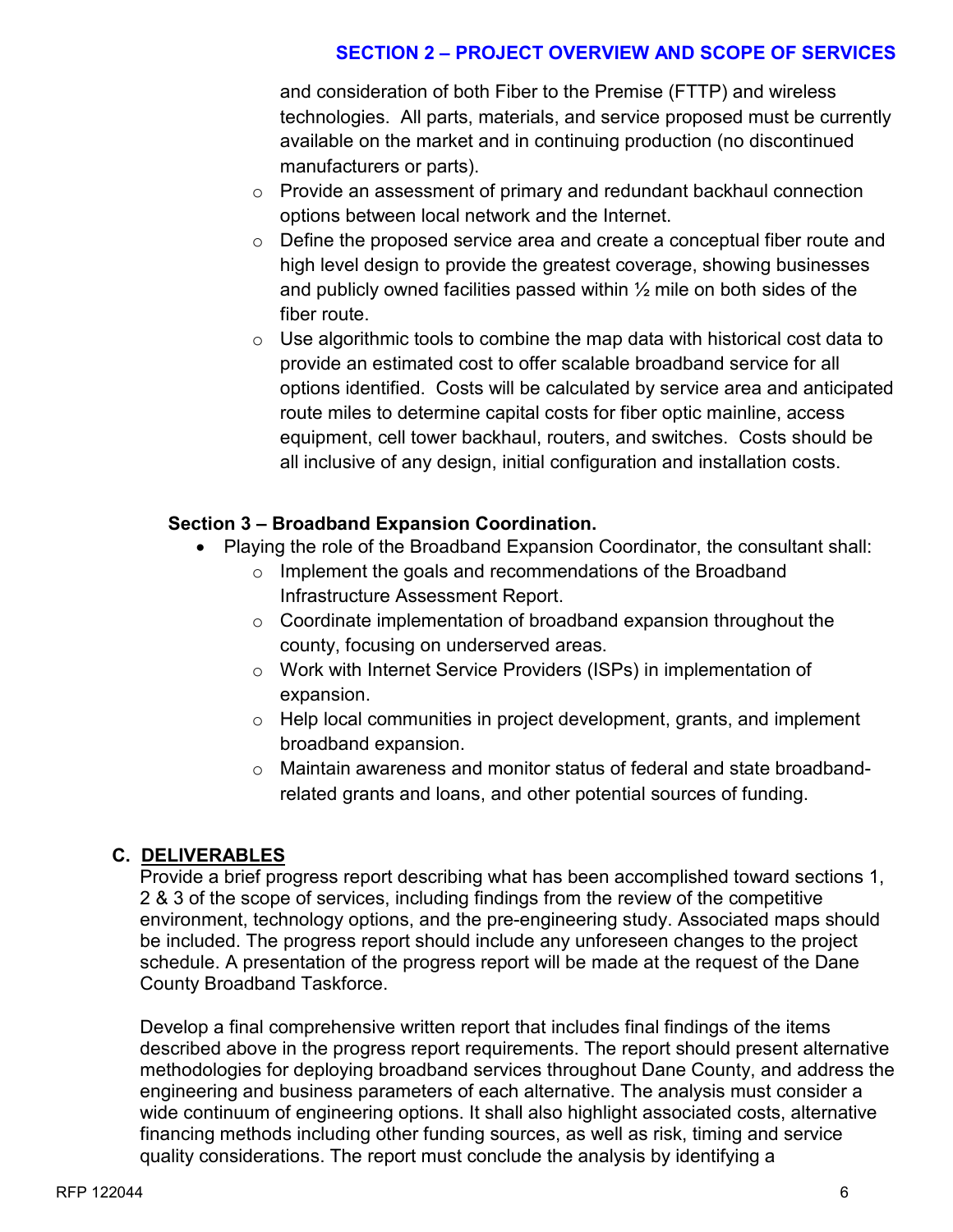#### **SECTION 2 – PROJECT OVERVIEW AND SCOPE OF SERVICES**

recommended strategy and associated action plan for its implementation. At a minimum, the written report shall include:

- Executive summary
- Results from surveys and any other public participation efforts.
- Incumbent providers, their locations(s) and details on current service technologies
- Preliminary design modeling to achieve connectivity and redundancy affordability
- Modeling in support of network build
- Estimation of project cost and construction timeline
- Provide ESRI ArcGIS shape files or geodatabase created or utilized for the assessment in the Dane County Coordinate System, including updated towers/tower facilities

In addition, the successful consultant is expected to present the Broadband Infrastructure Engineering Assessment (in person and virtually) at a meeting of the Dane County Broadband Task Force. The draft assessment will be provided to the County electronically in Microsoft Word or Adobe pdf format at least one week prior to the presentation to the Task Force. The same will be provided to the County Board of Supervisors at a County Board meeting.